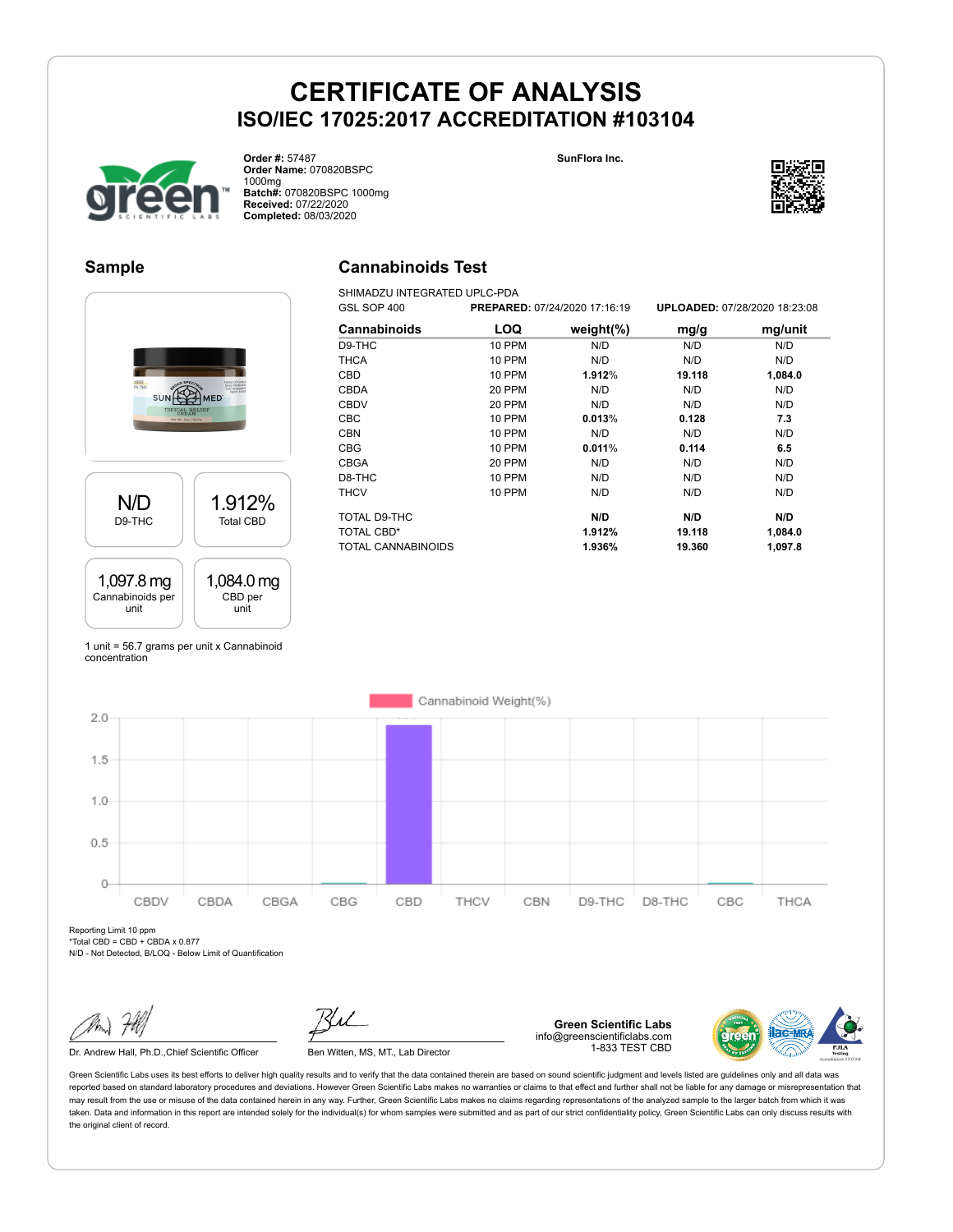

**Order #:** 57487 **Order Name:** 070820BSPC 1000mg **Batch#:** 070820BSPC 1000mg **Received:** 07/22/2020 **Completed:** 08/03/2020

**SunFlora Inc.**



# **TERPENES: TOTAL (0.065%)**

Headspace GCMS - Shimadzu GCMS QP2020 with HS20

| <b>Terpene</b>     | Results (%) |         | LOG (%) LOD (%) |
|--------------------|-------------|---------|-----------------|
| ALPHA-PINENE       | B/LOQ       | 0.0067% | 0.0063%         |
| <b>BETA-PINENE</b> | B/LOQ       | 0.0067% | 0.0063%         |
| CARYOPHYLLENE      | 0.013%      | 0.0067% | 0.0063%         |
| <b>EUCALYPTOL</b>  | 0.029%      | 0.0067% | 0.0063%         |
| <b>LIMONENE</b>    | 0.011%      | 0.0067% | 0.0063%         |
| <b>LINALOOL</b>    | 0.007%      | 0.0067% | 0.0063%         |
|                    |             |         |                 |

**Uploaded:** 07/30/2020 10:45:42

**Prepared:** 07/24/2020 19:04:01

GSL SOP 404

### **Terpenes Breakdown**



### **Top Terpenes Results:**



#### **Tested for but not present:**

CAMPHENE, BETA-MYRCENE, 3-CARENE, ALPHA-TERPINENE, TRANS-BETA-OCIMENE, P-CYMENE, CIS-BETA-OCIMENE, GAMMA.-TERPINENE, TERPINOLENE, ISOPULEGOL, GERANIOL, HUMULENE, CIS-NEROLIDOL, TRANS-NEROLIDOL, GUAIOL, CARYOPHYLLENE OXIDE, ALPHA-BISABOLOL

Dr. Andrew Hall, Ph.D.,Chief Scientific Officer Ben Witten, MS, MT., Lab Director

**Green Scientific Labs** info@greenscientificlabs.com 1-833 TEST CBD

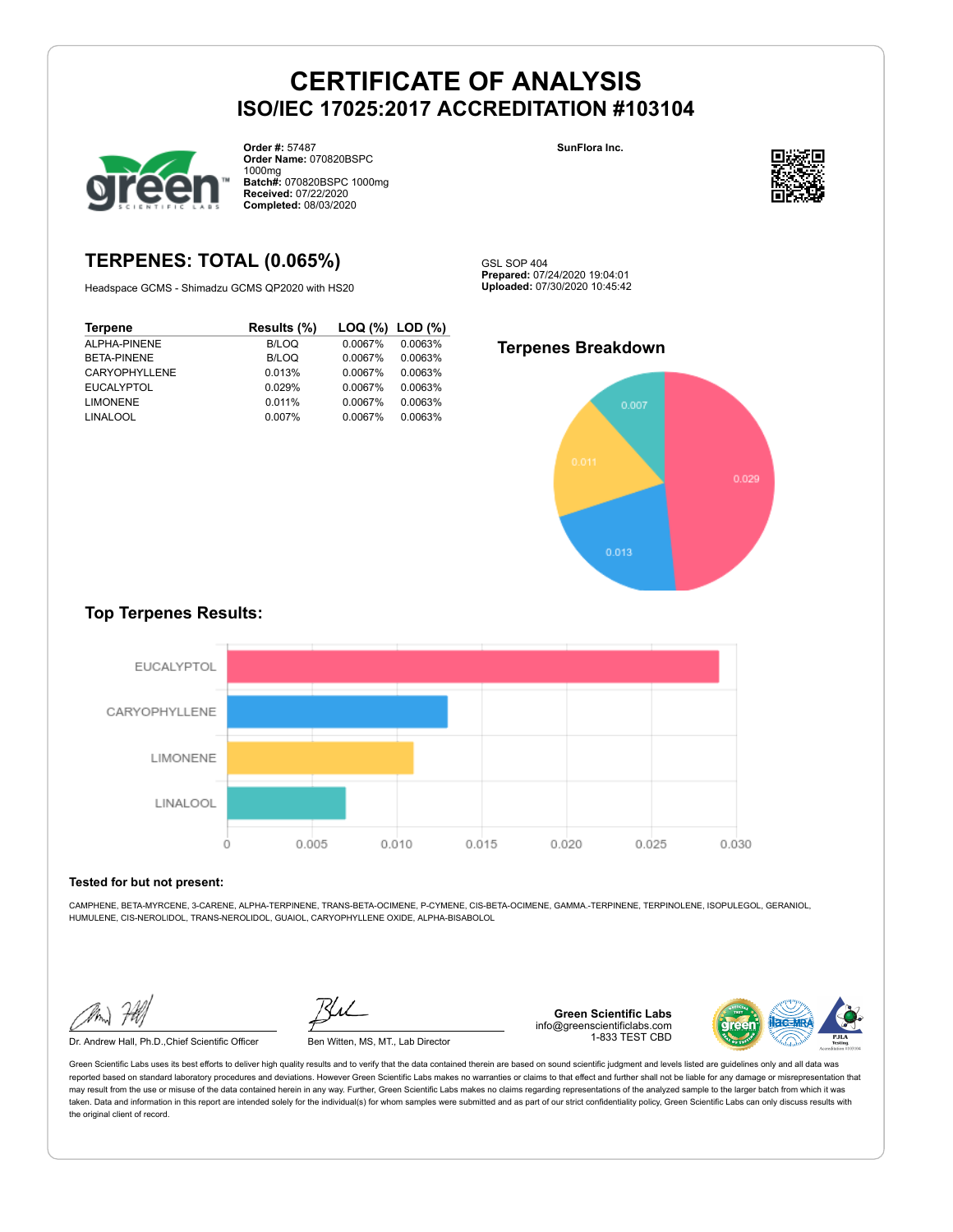

**Order #:** 57487 **Order Name:** 070820BSPC 1000mg **Batch#:** 070820BSPC 1000mg **Received:** 07/22/2020 **Completed:** 08/03/2020

**SunFlora Inc.**



# **PESTICIDE ANALYSIS:**

GSL SOP 401 **PREPARED:** 07/24/2020 20:11:56 **UPLOADED:** 07/27/2020 13:51:46

GCMS-MS - Shimadzu GCMS-TQ8040

**Pesticide Action Level (ppm) Results (ppm) LOQ (ppm) LOD (ppm)** CAPTAN 3.000 N/D 0.003 0.001 CHLORDANE 0.100 N/D 0.003 0.001 CHLORFENAPYR 0.100 N/D 0.003 0.001 COUMAPHOS 0.100 N/D 0.003 0.001

| Pesticide                      | <b>Action Level</b><br>(ppm) | <b>Results</b><br>(ppm) | LOQ<br>(ppm) | <b>LOD</b><br>(ppm) |
|--------------------------------|------------------------------|-------------------------|--------------|---------------------|
| ABAMECTIN B1A                  | 0.300                        | N/D                     | 0.005        | 0.001               |
| ACEPHATE                       | 3.000                        | N/D                     | 0.001        | 0.001               |
| <b>ACEQUINOCYL</b>             | 2.000                        | N/D                     | 0.001        | 0.001               |
| <b>ACETAMIPRID</b>             | 3.000                        | N/D                     | 0.005        | 0.001               |
| <b>ALDICARB</b>                | 0.100                        | N/D                     | 0.005        | 0.001               |
| <b>AZOXYSTROBIN</b>            | 3.000                        | N/D                     | 0.001        | 0.001               |
| <b>BIFENAZATE</b>              | 3.000                        | N/D                     | 0.005        | 0.001               |
| BIFENTHRIN                     | 0.500                        | N/D                     | 0.005        | 0.001               |
| BOSCALID                       | 3.000                        | N/D                     | 0.005        | 0.001               |
| CARBARYL                       | 0.500                        | N/D                     | 0.003        | 0.001               |
| CARBOFURAN                     | 0.100                        | N/D                     | 0.001        | 0.001               |
| CHLORANTRANILIPROLE            | 3.000                        | N/D                     | 0.005        | 0.005               |
| CHLORMEQUAT<br><b>CHLORIDE</b> | 3.000                        | N/D                     | 0.025        | 0.025               |
| <b>CHLORPYRIFOS</b>            | 0.100                        | N/D                     | 0.001        | 0.001               |
| <b>CLOFENTEZINE</b>            | 0.500                        | N/D                     | 0.001        | 0.001               |
| DAMINOZIDE                     | 0.100                        | N/D                     | 0.005        | 0.001               |
| <b>DIAZINON</b>                | 0.200                        | N/D                     | 0.001        | 0.001               |
| <b>DICHLORVOS</b>              | 0.100                        | N/D                     | 0.005        | 0.001               |
| <b>DIMETHOATE</b>              | 0.100                        | N/D                     | 0.001        | 0.001               |
| <b>DIMETHOMORPH</b>            | 3.000                        | N/D                     | 0.005        | 0.001               |
| <b>ETHOPROPHOS</b>             | 0.100                        | N/D                     | 0.001        | 0.001               |
| <b>ETOFENPROX</b>              | 0.100                        | N/D                     | 0.001        | 0.001               |
| <b>ETOXAZOLE</b>               | 1.500                        | N/D                     | 0.010        | 0.005               |
| FENHEXAMID                     | 3.000                        | N/D                     | 0.005        | 0.001               |
| <b>FENOXYCARB</b>              | 0.100                        | N/D                     | 0.005        | 0.001               |
| <b>FENPYROXIMATE</b>           | 2.000                        | N/D                     | 0.001        | 0.001               |
| <b>FIPRONIL</b>                | 0.100                        | N/D                     | 0.003        | 0.001               |
| <b>FLONICAMID</b>              | 2.000                        | N/D                     | 0.025        | 0.010               |
| <b>FLUDIOXONIL</b>             | 3.000                        | N/D                     | 0.003        | 0.001               |
| <b>HEXYTHIAZOX</b>             | 2.000                        | N/D                     | 0.005        | 0.001               |
|                                |                              |                         |              |                     |

| Pesticide                      |                     | <b>Action Level Results LOQ</b><br>(ppm) |         | (ppm) | $(ppm)$ (ppm) | LOD   |
|--------------------------------|---------------------|------------------------------------------|---------|-------|---------------|-------|
| <b>CYFLUTHRIN</b>              |                     | 1.000                                    |         | N/D   | 0.003         | 0.001 |
| <b>CYPERMETHRIN</b>            |                     | 1.000                                    |         | N/D   | 0.003         | 0.001 |
| <b>PENTACHLORONITROBENZENE</b> |                     | 0.200                                    |         | N/D   | 0.003         | 0.001 |
|                                | <b>Action Level</b> |                                          | Results | LOQ   |               | LOD   |
| Pesticide                      | (ppm)               |                                          | (ppm)   |       | (ppm)         | (ppm) |
| <b>INAA 7 AL II</b>            | 0.100               |                                          | N/N     | n nne |               | 0.001 |

LCMS-MS - Shimadzu LCMS-8060

| 1A7AI II               | 0.100                        | N/D              |     | 0.005        | <u>በ በበ1</u> |
|------------------------|------------------------------|------------------|-----|--------------|--------------|
| esticide               | <b>Action Level</b><br>(ppm) | Results<br>(ppm) |     | LOQ<br>(ppm) | LOD<br>(ppm) |
|                        |                              |                  |     |              |              |
| ENTACHLORONITROBENZENE |                              | 0.200            | N/D | 0.003        | 0.001        |
| YPERMETHRIN            |                              | 1.000            | N/D | 0.003        | 0.001        |
| YFLUTHRIN              |                              | 1.000            | N/D | 0.003        | 0.001        |

| IMAZALIL               | 0.100 | N/D | 0.005 | 0.001 |
|------------------------|-------|-----|-------|-------|
| <b>IMIDACLOPRID</b>    | 3.000 | N/D | 0.005 | 0.001 |
| <b>KRESOXIM-METHYL</b> | 1.000 | N/D | 0.010 | 0.005 |
| <b>MALATHION</b>       | 2.000 | N/D | 0.005 | 0.001 |
| METALAXYL              | 3.000 | N/D | 0.001 | 0.001 |
| <b>METHIOCARB</b>      | 0.100 | N/D | 0.005 | 0.001 |
| <b>METHOMYL</b>        | 0.100 | N/D | 0.001 | 0.001 |
| <b>MEVINPHOS</b>       | 0.100 | N/D | 0.001 | 0.001 |
| MYCLOBUTANIL           | 3.000 | N/D | 0.005 | 0.001 |
| <b>NALED</b>           | 0.500 | N/D | 0.005 | 0.001 |
| <b>OXAMYL</b>          | 0.500 | N/D | 0.001 | 0.001 |
| <b>PACLOBUTRAZOL</b>   | 0.100 | N/D | 0.005 | 0.001 |
| <b>PERMETHRINS</b>     | 1.000 | N/D | 0.005 | 0.001 |
| PHOSMET                | 0.200 | N/D | 0.005 | 0.001 |
| <b>PIPERONYL</b>       | 3.000 | N/D | 0.001 | 0.001 |
| <b>BUTOXIDE</b>        |       |     |       |       |
| <b>PRALLETHRIN</b>     | 0.400 | N/D | 0.005 | 0.005 |
| <b>PROPICONAZOLE</b>   | 1.000 | N/D | 0.010 | 0.005 |
| <b>PROPOXUR</b>        | 0.100 | N/D | 0.001 | 0.001 |
| <b>PYRETHRINS</b>      | 1.000 | N/D | 0.005 | 0.005 |
| (PYRETHRIN I)          |       |     |       |       |
| <b>PYRIDABEN</b>       | 3.000 | N/D | 0.005 | 0.001 |
| SPINETORAM             | 3.000 | N/D | 0.001 | 0.001 |
| <b>SPINOSAD</b>        | 3.000 | N/D | 0.001 | 0.001 |
| <b>SPIROMESIFEN</b>    | 3.000 | N/D | 0.005 | 0.001 |
| <b>SPIROTETRAMAT</b>   | 3.000 | N/D | 0.001 | 0.001 |
| <b>SPIROXAMINE</b>     | 0.100 | N/D | 0.001 | 0.001 |
| <b>TEBUCONAZOLE</b>    | 1.000 | N/D | 0.005 | 0.001 |
| <b>THIACLOPRID</b>     | 0.100 | N/D | 0.001 | 0.001 |
| <b>THIAMETHOXAM</b>    | 1.000 | N/D | 0.001 | 0.001 |
| <b>TRIFLOXYSTROBIN</b> | 3.000 | N/D | 0.001 | 0.001 |

N/D = Not Detected, A/LOQ = Above LOQ Level, B/LOQ = Below LOQ Level, B/LOD = Below LOD Level

Dr. Andrew Hall, Ph.D., Chief Scientific Officer Ben Witten, MS, MT., Lab Director

**Green Scientific Labs** info@greenscientificlabs.com 1-833 TEST CBD

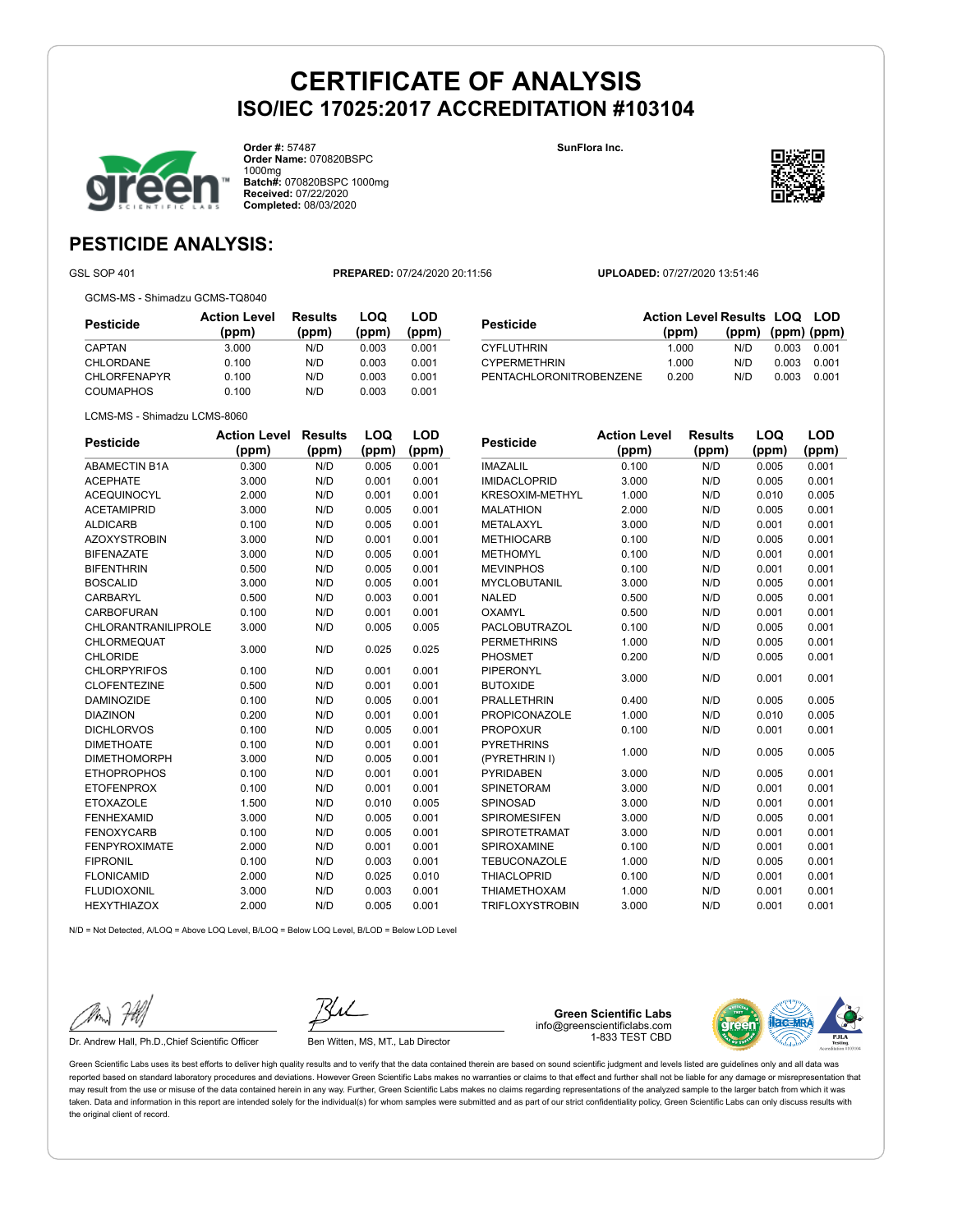

**Order #:** 57487 **Order Name:** 070820BSPC 1000mg **Batch#:** 070820BSPC 1000mg **Received:** 07/22/2020 **Completed:** 08/03/2020

**SunFlora Inc.**



# **RESIDUAL SOLVENTS:**

Headspace GCMS - Shimadzu GCMS QP2020 with HS20

GSL SOP 405 **Prepared:** 07/31/2020 19:29:09 **Uploaded:** 08/03/2020 12:27:16

| <b>Residual Solvent</b>  | <b>Action Level (ppm)</b> | Results (ppm) | $LOQ$ (ppm) | LOD (ppm) |
|--------------------------|---------------------------|---------------|-------------|-----------|
| 1,1-DICHLOROETHENE       | 8                         | N/D           | 0.63        | 0.63      |
| 1,2- DICHLOROETHANE      | $\overline{2}$            | N/D           | 0.12        | 0.02      |
| <b>ACETONE</b>           | 5,000                     | N/D           | 140         | 20        |
| <b>ACETONITRILE</b>      | 410                       | N/D           | 25          | 1         |
| <b>BENZENE</b>           |                           | N/D           |             | 0.5       |
| <b>BUTANE</b>            | 5,000                     | N/D           | 50          | 10        |
| <b>CHLOROFORM</b>        |                           | N/D           |             | 0.5       |
| CIS 1,2-DICHLOROETHENE   | 5                         | N/D           | 0.73        | 0.18      |
| <b>ETHANOL</b>           | 5,000                     | N/D           | 140         | 20        |
| ETHYL ACETATE            | 5,000                     | N/D           | 140         | 20        |
| <b>ETHYL ETHER</b>       | 5,000                     | N/D           | 140         | 20        |
| ETHYLENE OXIDE           |                           | N/D           | $\Omega$    | 0         |
| <b>ISOPROPYL ALCOHOL</b> | 5,000                     | N/D           | 140         | 20        |
| <b>METHANOL</b>          | 3,000                     | N/D           | 100         | 20        |
| METHYLENE CHLORIDE       | 125                       | N/D           | 0.15        | 0.15      |
| N-HEPTANE                | 5,000                     | N/D           | 140         | 20        |
| N-HEXANE                 | 290                       | N/D           | 18          | 10        |
| <b>PENTANE</b>           | 5,000                     | N/D           | 140         | 20        |
| <b>PROPANE</b>           | 5,000                     | N/D           | 20          |           |
| <b>TOLUENE</b>           | 890                       | N/D           | 53          |           |
| TRANS 1,2-DICHLOROETHENE | 5                         | N/D           | 0.73        | 0.18      |
| <b>TRICHLOROETHENE</b>   |                           | N/D           |             | 0.5       |
| <b>XYLENES</b>           | 150                       | N/D           | 130         | 20        |

Dr. Andrew Hall, Ph.D., Chief Scientific Officer Ben Witten, MS, MT., Lab Director

**Green Scientific Labs** info@greenscientificlabs.com 1-833 TEST CBD

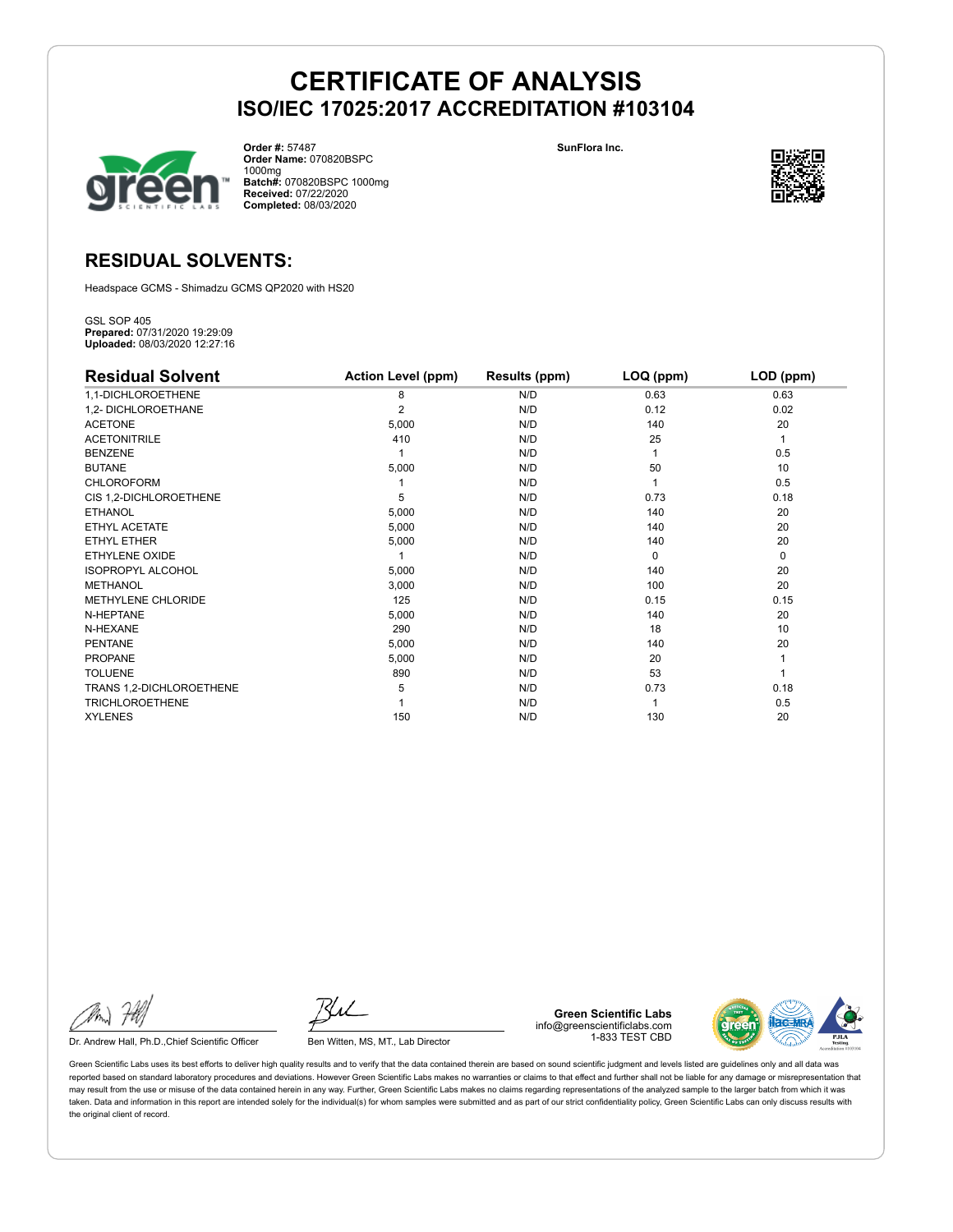

**Order #:** 57487 **Order Name:** 070820BSPC 1000mg **Batch#:** 070820BSPC 1000mg **Received:** 07/22/2020 **Completed:** 08/03/2020

**SunFlora Inc.**

**Microbial Analysis** GSL SOP 406 **Uploaded:** 07/29/2020 17:39:25



# **Microbial Analysis:**

PCR - Agilent AriaMX

# **MICROBIAL ANALYSIS:**

PCR - Agilent AriaMX

| <b>Test</b>          | <b>SOP</b> | <b>Test Method</b> | <b>Device Used</b> | <b>LOD</b>                          | <b>Allowable</b><br>Criteria  | <b>Actual Result Pass/Fail</b> |             |
|----------------------|------------|--------------------|--------------------|-------------------------------------|-------------------------------|--------------------------------|-------------|
| TOTAL YEAST AND MOLD | 406.01     | USP 61/62+         | <b>ARIAMX PCR</b>  | CFU/G BY<br><b>SAMPLE</b><br>TYPE** | 10,000 CFU/G                  | NOT DETECTED                   | <b>PASS</b> |
| STEC E. COLI*        | 406.01     | USP 61/62+         | <b>ARIAMX PCR</b>  | I CFU/G**                           | DETECT/NOT<br><b>DETECTED</b> | NOT DETECTED                   | <b>PASS</b> |
| PATHOGENIC E. COLI   | 406.01     | USP 61/62+         | <b>ARIAMX PCR</b>  | 1 CFU/G**                           | DETECT/NOT<br><b>DETECTED</b> | NOT DETECTED                   | <b>PASS</b> |
| SALMONELLA*          | 406.01     | USP 61/62+         | <b>ARIAMX PCR</b>  | I CFU/G**                           | DETECT/NOT<br><b>DETECTED</b> | <b>NOT DETECTED</b>            | <b>PASS</b> |

† USP 61 (enumeration of bacteria TAC, TYM, and ENT/Coliform), USP 62 (identifying specific species E.coli Aspergillus etc)

STEC and Salmonella run as Multiplex

\*\* CFU/g Calculation based on MIP/Extract matrix

\*\*\* Flavus = 2 Copies of DNA / Fumigatis = 2 Copies of DNA Niger = 20 Copies of DNA / Terrus = 10 copies of DNA

Dr. Andrew Hall, Ph.D., Chief Scientific Officer Ben Witten, MS, MT., Lab Director

**Green Scientific Labs** info@greenscientificlabs.com 1-833 TEST CBD